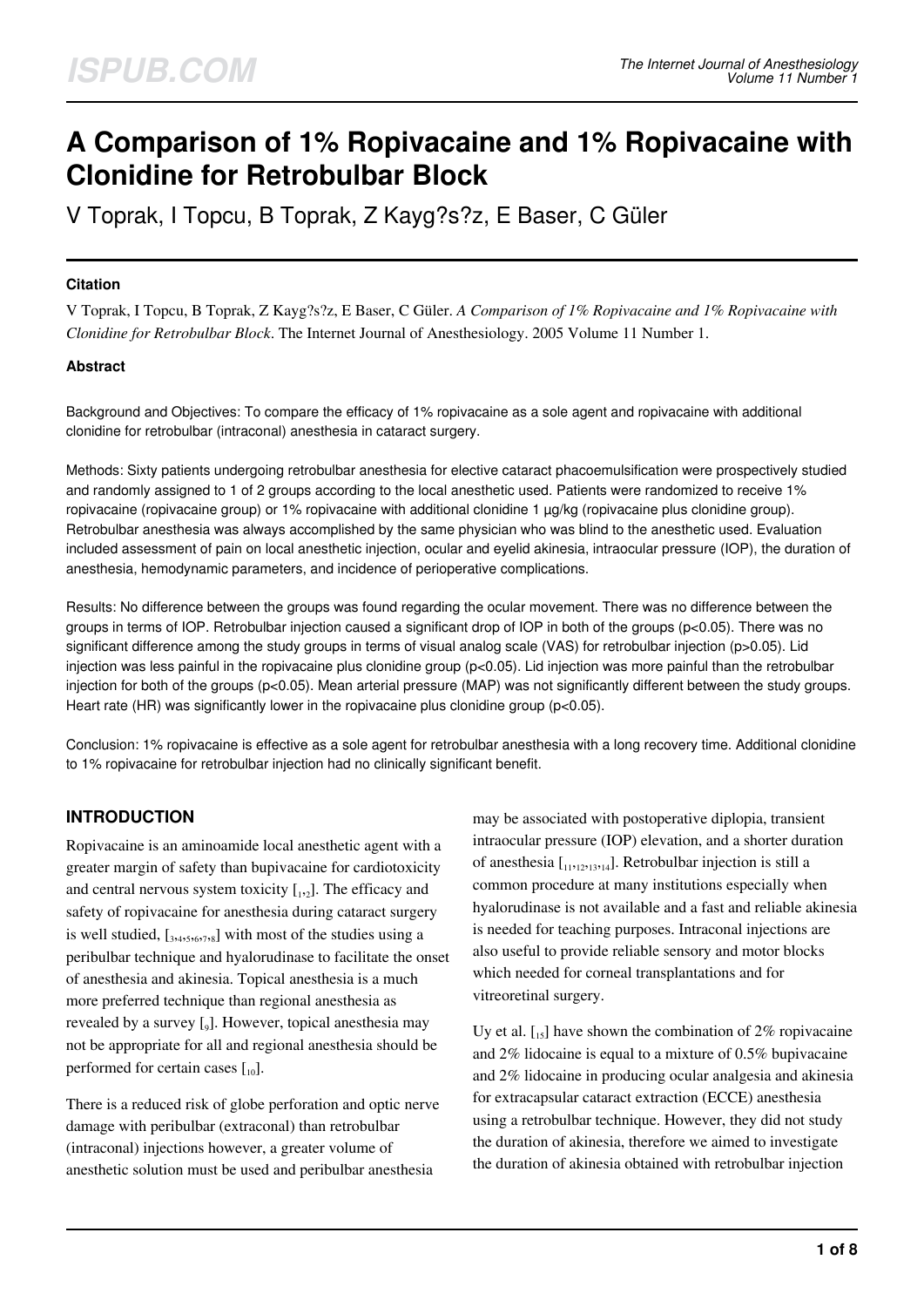### of 1% ropivacaine.

There are very few studies using an alpha-2 adrenoreceptor agonist clonidine in ophthalmic blocks, and these have shown contradictory results. Mjahed et al.  $\lceil \frac{16}{2} \rceil$  used 2  $\mu$ g/kg clonidine with 2% lidocaine for retrobulbar block and found increased duration of analgesia and akinesia with a decrease in intraocular pressure and recommended its use. However, Connelly et al.  $\begin{bmatrix} 1 \\ 1 \end{bmatrix}$  did not find any significant effect of 100 µg clonidine added to 1% lidocaine on the onset time and postoperative analgesic requirement after peribulbar block.

We aimed to evaluate the duration and quality of anesthesia obtained with 1% ropivacaine via intraconal injection in a prospective double-blind study. We also assessed the effects of additional clonidine 1 µg/kg on cardiovascular system, IOP, and quality of block.

# **METHODS**

We obtained approval from the Celal Bayar University Medical Faculty Research Ethics Committee. Patients who will have unilateral ECCE with phacoemulsification under local anesthesia without sedation were eligible for the study and all of the patients who took part in the study provided informed consent. Patients were excluded if they had a history of allergy to amide-type anesthetic agents, if they were unwilling to take part.

Computer generated numbers equal to the number of patients who were scheduled for the study was put into sealed envelopes. Before surgery an envelope containing the random number was drawn for each patient. If the number was even, a solution of 8 mL ropivacaine 1% was prepared  $(n = 30)$ . If the number was odd, a solution of 8 mL ropivacaine 1% plus 1  $\mu$ g/kg was prepared (n = 30) by one of the authors, he was no further involved in data collection, and surgery. The patient, anesthesiologist, and surgeon were masked to which anesthetic agent would be used.

A baseline intraocular pressure (IOP) measurement was provided after instilling proparacaine 0.5% with Schiotz tonometer. A single surgeon did all the blocks. A 23-gauge, 38 mm needle was introduced through the skin at the area of the infraorbital notch. The needle is passed posteriorly parallel to the plane of orbital floor at angle of 10° to the horizontal until the tip passes the equator of the globe. Then the needle is directed slightly upward and medially when the hub of the needle reached the plane of the iris, the anesthetic was slowly injected after aspiration. This was followed by van Lint injection to the upper eyelid only of the mixture to

block the orbicularis muscles and obtain lid anesthesia.

Patients graded eye pain using a visual analog scale system (VAS) from 0 (no pain) to 10 (worst imaginable pain). VAS was obtained for retrobulbar injection and lid injection separately.

The IOP was measured with Schiotz tonometer at the 5 min, 10 min, and 15 min after the injection. We did not elect to use a pressure lowering device such as a Honan balloon as frequent readjustments in between the measurements would render the procedure inconvenient. Gentle globe massage was applied between the measurements. The total amount of globe excursion in the superior, inferior, medial and lateral directions of gaze was measured with a ruler using the limbus as a reference point. The movement of the globe was measured at the 1 min, 5 min, 10 min, and 15 min.

Sedation scores were obtained by a blinded observer at baseline, 1, 5, 10, and 15 min following retrobulbar block, intraoperatively and postoperatively. The level of sedation was assessed using Ramsay sedation scale (0, anxious or agitated or both, 6, no response to a light glabellar tap)  $\lceil \frac{1}{18} \rceil$ . Nausea was monitored on a four-point scale (0, no nausea or vomiting; 1, mild nausea; 2, severe nausea, 3, retching or vomiting)  $\begin{bmatrix} 1 & 0 \\ 0 & 1 \end{bmatrix}$ . When nausea and vomiting was score 2 and more, patients were given i.v. metoclopramide 10 mg.

Blood pressure (BP) was monitored noninvasively every 5 minutes throughout surgery, and heart rate (HR) and peripheral oxygen saturation (SpO2) were continuously monitored throughout surgery. A decrease in mean arterial pressure (MAP) greater than 15% below preanesthetic baseline was treated by incremental doses of ephedrine, 5 mg IV. Decreases in HR below 50 bpm were treated with incremental doses of atropine 0.25 mg IV. Intraoperative adverse effects were assessed by the anesthesiologist who was unaware of the groups.

The parametric data such as age, the sum of the movement of the eye in millimeters to four cardinal positions, mean arterial pressure, heart rate, are expressed as mean ± SD and compared using the unpaired Student's t-tests. Within group comparisons was made by analysis of variance (ANOVA) test. We used Pearson  $\mathbb{I}^2$  test and Fisher's exact test to compare the number of reinjections between the two groups and the percentages of patients who were ready for surgery at the  $10<sup>th</sup>$  minute. All comparisons were two-tailed, and p values of <0.05 were considered significant.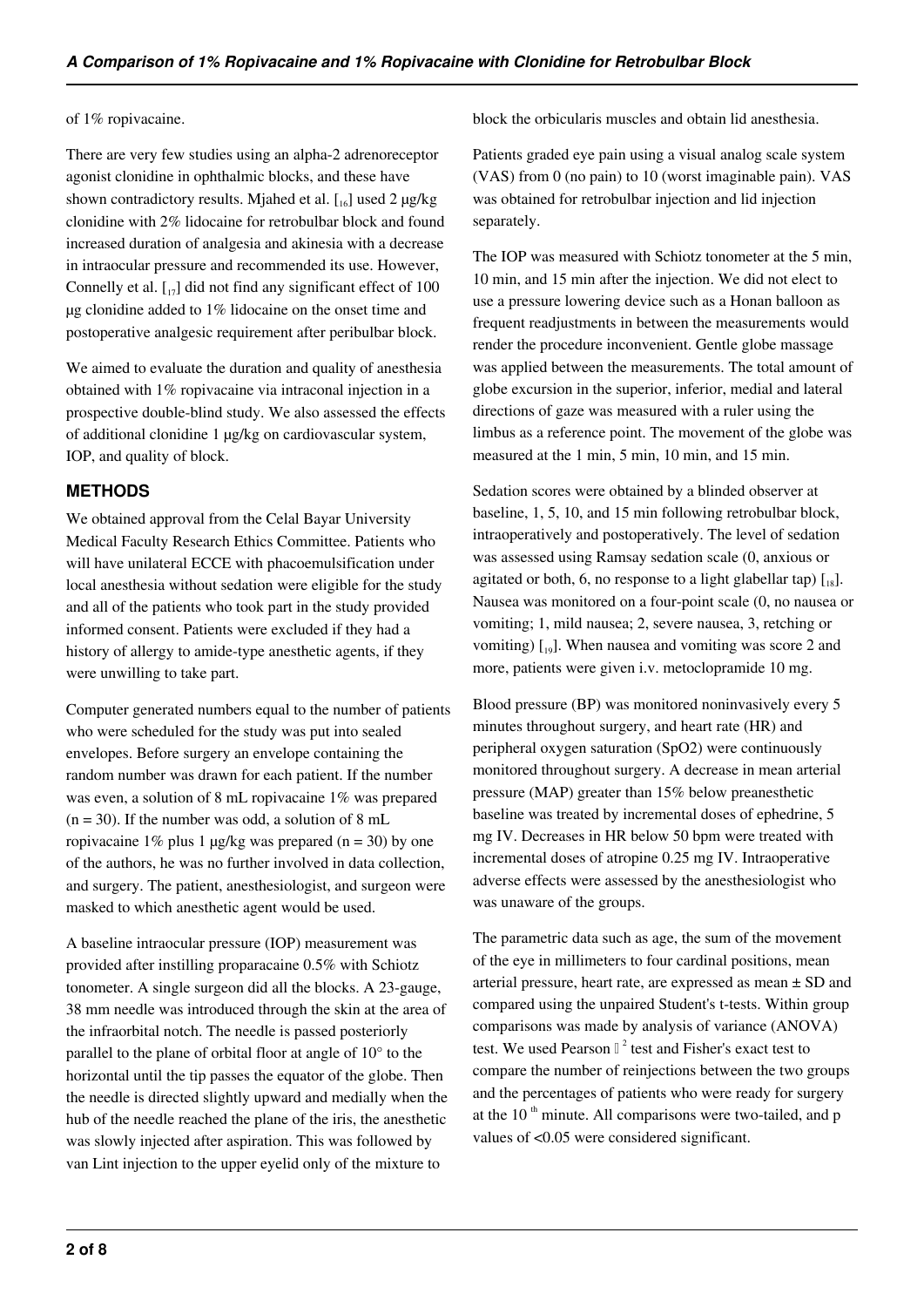# **RESULTS**

The groups were comparable in terms of demographic data including age, male: female ratio, weight and ASA status and duration of surgery and no significant difference was detected (p>0.05) (Table 1).

## **Figure 1**

Table 1: Demographic data of patients.

|                        | Ropivacaine<br>$(n=30)$<br>$65.6 \pm 10.6$ | Ropivacaine plus<br>clonidine (n=30)<br>$70.3 \pm 8.3$ |
|------------------------|--------------------------------------------|--------------------------------------------------------|
| Age (yr)               |                                            |                                                        |
| Height (cm)            | $169.0 + 3.9$                              | $171.5+4.2$                                            |
| Weigth (kg)            | 74.6±10.9                                  | $70.4 + 9.1$                                           |
| ASA Grade<br>(V  /   ) | 22/5/3                                     | 20/6/4                                                 |
| Gender (m/f)           | 12/18                                      | 17/13                                                  |
| Duration of<br>surgery | $49.5 + 8.6$                               | 56.0±12.7                                              |

There were no statistically significant differences in total globe movement in the 4 directions of gaze between the 2 groups at 1 min, 5 min, 10 min, 15 min after infiltration and at 2 h, and 8 h postoperatively (Table 2). There was not any significant difference between the groups regarding the lid movement at 1 min, 5 min, 10 min, and 15 min after infiltration and at 2 h, and 8 h postoperatively.

# **Figure 2**

Table 2: Ocular movement measurements. There was no difference between the groups (p>0.05).

|            | Globe movement (mm)     |                                      |
|------------|-------------------------|--------------------------------------|
| Time (min) | Ropivacaine<br>$(n=30)$ | Ropivacaine plus<br>clonidine (n=30) |
| 1          | $13.4 \pm 4.7$          | $5.7 \pm 5.9$                        |
| 5          | $8.5 \pm 4.6$           | $9.8 \pm 7.9$                        |
| 10         | $6.3 \pm 4.2$           | $13.1 \pm 4.8$                       |
| 15         | $4.3 \pm 3.8$           | $9.4 \pm 5.3$                        |
| 180        | $4.9 \pm 4.4$           | $7.1 \pm 5.7$                        |
| 480        | $7.9 \pm 6.9$           | $4.0 \pm 3.8$                        |

Mean pain on intraconal injection was 4.4±2.3 for the ropivacaine group and 5.3±3.1 for the ropivacaine plus clonidine group. There was no significant difference between the two groups (p>0.05).

Mean pain on lid injection was 7.5 for the ropivacaine group and 6.5 for the ropivacaine group, lid injection was more painful in the ropivacaine group (p=0.025). Patients regarded lid injections significantly more painful than retrobulbar injections within both of the study groups (p<0.0001, and p=0.0346 respectively). Mean pain was 0.9 at the 3 h and 0.6 at the 9 h for the ropivacaine group. Mean pain was 0.4 at

the postoperative 3 h and 0.9 at the 9 h for the ropivacaine plus clonidine group. Postoperative pain scores at 3 h and 9 h were not significant between the two groups (p $>0.05$ ).

There was not any significant difference between the study groups in terms of IOP before injection, at 5 min, 10 min, and 15 min after injection (p>0.05). The IOP at 5 min and 10 min after injection was significantly lower than it was before the injection for the ropivacaine group. The IOP at 5 min and 10 min after injection was significantly lower than it was before the injection for the ropivacaine plus clonidine group also (Figure 1).

# **Figure 3**

Figure 1: Intraocular pressure (IOP) measured at baseline and after the retrobulbar anesthesia. There was no significant difference between groups (p<0.05). There was a significant within the ropivacaine group (p=0.026). Baseline versus 10 min \*, p<0.05. There was a significant difference within the clonidine group (p=0.012). Baseline versus 15 min  $\hat{A}^{\dagger}$ , p<0.05; Baseline versus 15 min  $\hat{A}$ ‡, p<0.01.



There was no significant difference in terms of MAP between the study groups (Fig 2). There was no statistically significant difference of MAP from baseline for both of the study groups (Figure 2). HR was significantly lower in the ropivacaine plus clonidine group compared to ropivacaine group at the baseline and 1 min, 5 min, 10 min, and 15 min after the injection, at the start of surgery, at the 3 h, and 8 h postoperatively (Figure 3). There was no statistically significant difference of HR from the baseline for both of the study groups.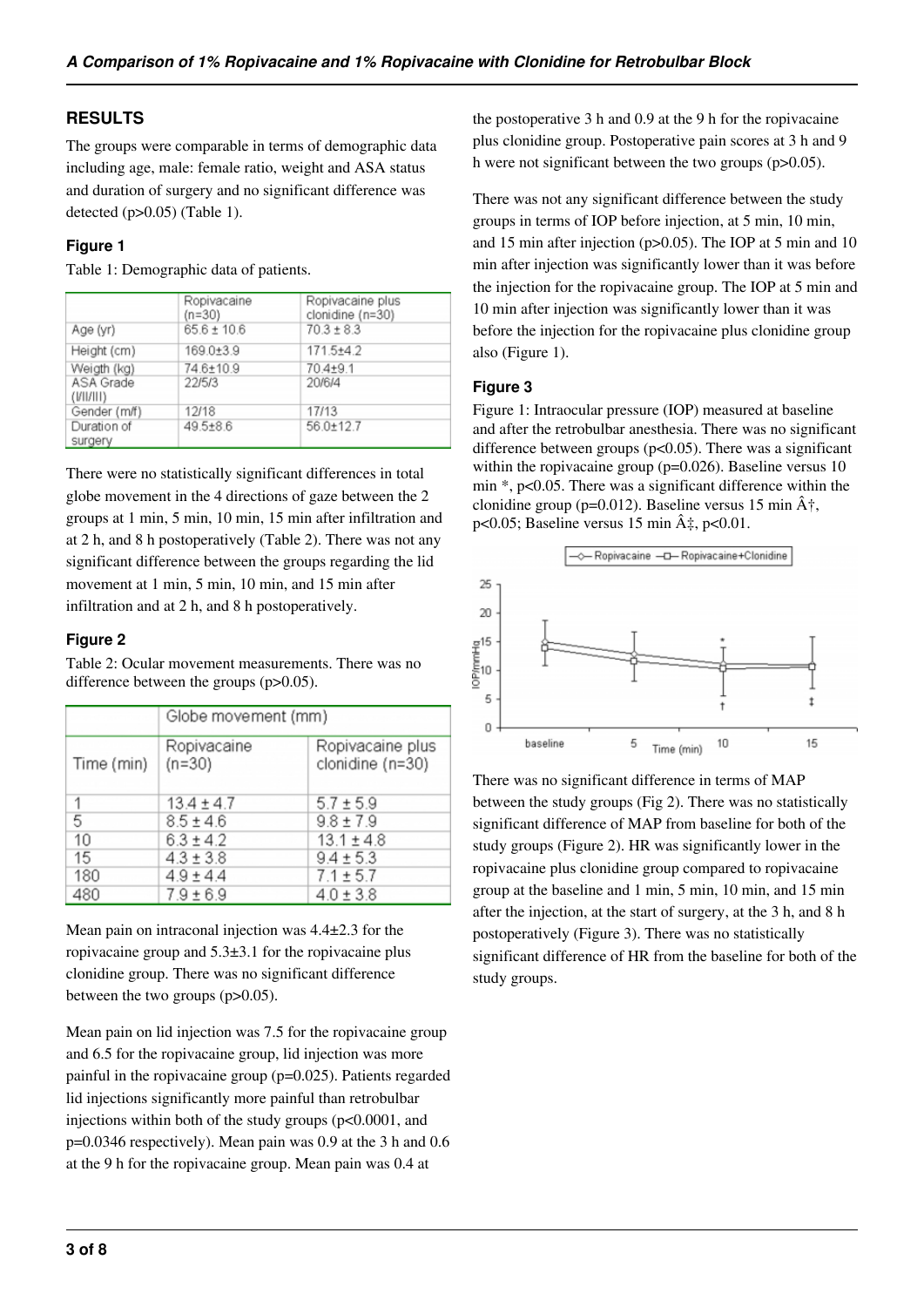#### **Figure 4**

Figure 2: Mean arterial pressure (MAP) measured at baseline and after the retrobulbar anesthesia. There was no significant difference between the groups (p>0.05).



#### **Figure 5**

Figure 3: Heart rate (HR) measured at baseline and after the retrobulbar anesthesia There was a significant difference between study groups; \*, p



There was not a significant difference of sedation scores of the patients between the groups at any the start and at the conclusion of the surgery (p>0.05). Two patients had some degree of nausea during the injection period in the ropivacaine group. This was not statistically significant (p>0.05). No SpO2 lower than 94% was noted.

The groups were comparable in terms of reinjection rates. Four (13.3 %) patients in the ropivacaine group and 3 (10.0 %) patients in the ropivacaine plus clonidine group had reinjections (p>0.05). We have encountered no adverse events related to retrobulbar (intraconal) anesthesia, other than periorbital ecchymosis in one patient in the ropivacaine group.

## **DISCUSSION**

We have shown that intraconal injections of 1% ropivacaine alone or a combination of  $1\%$  ropivacaine with  $1\mu$ g/kg

clonidine are effective to provide adequate motor and sensory block for cataract surgery. There have been concerns about the efficacy of ropivacaine as a sole agent for ocular anesthesia and in most of the studies ropivacaine has been combined with lidocaine to provide a quick onset of anesthesia  $\left[3, 5, 8\right]$ . We were able to achieve adequate anesthesia for cataract surgery in 15 min after the injection for all of our patients without using additional lidocaine. Nicholson et al.  $\left[\gamma_0\right]$  have shown that peribulbar injection of 1% ropivacaine as the sole agent was comparable to a mixture of 0.75% bupivacaine and 2% lidocaine, although ocular motor scores were higher at 2, 4 and 6 min, for ropivacaine group than the bupivacaine and lidocaine group, both groups were similar at 8 min in terms of anesthesia. In a study comparing 0.5%, 0.75% and %1 ropivacaine, more than 80% of patients receiving peribulbar injections of 0.75 or 1% ropivacaine reported complete akinesia of the operated eye within the first 10 to 15 minutes after injection  $\begin{bmatrix} 2 \\ 2 \end{bmatrix}$ . Huha et al.  $\begin{bmatrix} 4 \\ 4 \end{bmatrix}$  have shown that 1% ropivacaine was faster than 0.75% bupivacaine in the onset of globe and lid akinesia. Perello et al.  $\left[\right]_8$  have shown that the onset of action found to be slower for 0.5% ropivacaine than mixtures of 0.375% bupivacaine – l%1idocaine and 0.5% ropivacine – 1% lidocaine thus it seems that the onset of action for ropivacaine being concentration dependent.

A shorter duration of motor block is advantageous as prolonged paralysis from local anesthesia leaves the vulnerable to trauma and drying. Recently Uy et al.  $\begin{bmatrix} 15 \end{bmatrix}$  have shown that a retrobulbar anesthesia with a combination of 1% ropivacaine and 2% lidocaine is effective as a combination of 0.5% bupivacaine and 2% lidocaine for cataract surgery, they have stated that retrobulbar injection of 1% ropivacaine resulted persistence of akinesia for 1 h after the injection, however they did not study the duration of akinesia. Epidural ropivacaine has been reported to be less potent than bupivacaine at the same concentrations in terms of motor blockade  $\lceil z_2 \rceil$ . The reduced potency in terms of motor blockade thus seems to be advantageous for ropivacaine. There are few studies assessing the duration of ocular motor block obtained by ropivacaine and all of them are for peribulbar block. Huha et al.  $\left[ \begin{smallmatrix} 1 \end{smallmatrix} \right]$  have shown that 15 of 50 patients had partial recovery of eye movements at 6 h postoperatively, and all of the patients had complete recovery of ocular movement at 24 h. Giaoa et al.  $\mathfrak{c}_{21}$  have reported that 100% of patients had complete recovery at 7 h postoperatively who had received a peribulbar injection of 0.5% or 0.75% ropivacaine and 90% percent had complete recovery of motor function who had received 1%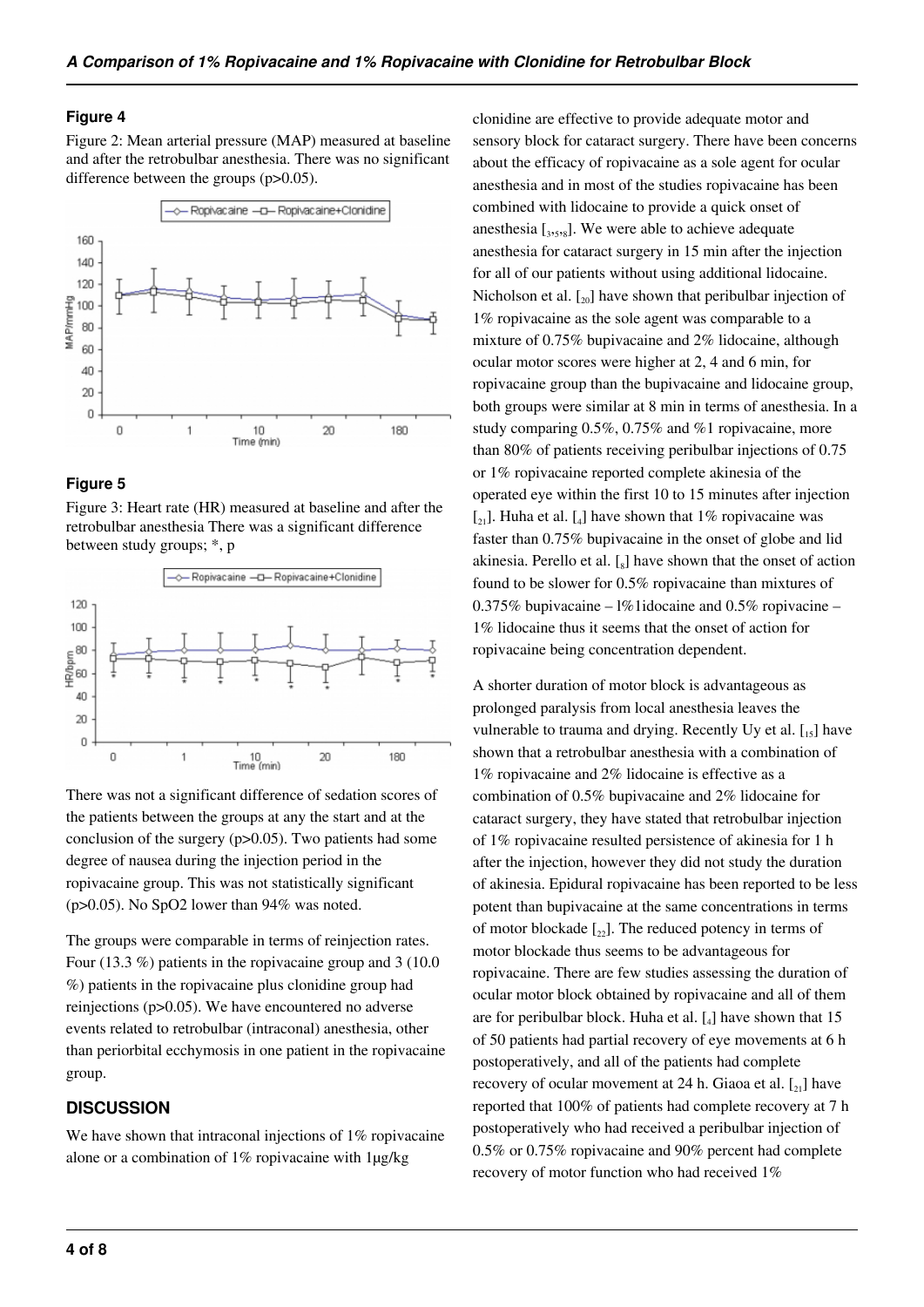ropivacaine. Most of the studies report a similar onset of duration of ropivacaine and bupivacaine with peribulbar injection  $\left[1, \frac{1}{2}, 1\right]$ . To our knowledge this the first study, evaluating the duration of motor block obtained by retrobulbar ropivacaine. We have not used a scoring system but when considering at least 3 mm of eye movement to 4 directions of gaze, totaling 12 mm, and patients who had a total of 12 mm or more movement as had partial recovery. Six (20.0%) and 12 (39.6%) of our patients had partial recovery at 3 h and 8 h respectively in ropivacaine group. None of the patients had partial recovery of at 3 h and 11  $(\%36.3)$  had partial recovery at 8 h in the ropivacaine plus clonidine group. Sixteen (52.8%) and 26 (85.8%) of the patients had some eyelid movement at 3 h and 8 h respectively in the ropivacaine group. Eighteen (58.4%) and 27 (89.1%) of patients had some eyelid movement at 3 h and 8 h respectively in the ropivacaine plus clonidine. All of the patients were evaluated in the morning the day after the surgery which is a minimum of 18 h after; all of the patients had complete recovery of ocular and eyelid movement at that time. Although we have not systematically evaluated the extent of the sensory block, some of the patients complained of an ongoing numbness around the area of their operated eye which had resolved in the morning after the surgery.

Clonidine has been shown to prolong anesthesia via a mechanism involving direct action on nerve fibers  $\mathfrak{g}_{23}$ . This action might involve a drug interaction as it has been shown that very low dose clonidine increases the C-fiber blockade from lidocaine in an isolated nerve model  $\left[\begin{smallmatrix} 2 & 0 \\ 2 & 4 \end{smallmatrix}\right]$ . Furthermore, the effect could be a result of direct action of clonidine on peripheral alpha-2 receptors  $\left[\right]$ . Barioni et al.  $\left[\right]$  have shown that prolonged anesthesia and analgesia were evident only in patients receiving peribulbar injections of clonidine whereas per oral clonidine did not show the same effect thus favoring a local action. In accordance with these, we have observed that lid injections were less painful in the ropivacaine plus clonidine group than the clonidine group.

Madan et al.  $\lceil z_7 \rceil$  have shown that clonidine with 2% lidocaine and hyaluronidase mixture produces a dosedependent prolongation of anesthesia and analgesia after peribulbar block. They have found prolonged globe akinesia and analgesia with doses of 1 µg/kg and 1.5 µg/kg clonidine but not with 0.5  $\mu$ g/kg clonidine  $\left[\begin{smallmatrix} 2 \\ 27 \end{smallmatrix}\right]$ . However, in a study for peribulbar block Connelly et al.  $\left[\begin{smallmatrix}1\\1\end{smallmatrix}\right]$  did not find any significant effect of 100 µg clonidine added to 1% lidocaine on the onset of akinesia, sedation, perioperative analgesic requirement, and satisfaction score, they did not study the

duration of block. Although ocular movement was less at the postoperative 3 and 8 hours in the ropivacaine plus clonidine group, this was not statistically significant in the current study. The deep anesthesia obtained with ropivacaine may have blunted the effect of clonidine, and we have not observed a prolonged motor block with the addition of clonidine.

The ocular movement measurements of the two study groups were similar at 1 min, 5 min, 10 min, and 15 min after the injection. Some of the studies report a decrease in time to anesthesia with peribulbar or retrobulbar injection of clonidine  $\left[16, 26\right]$ . Whereas some other studies report similar times to onset of anesthesia with or without the addition of clonidine to periocular injectate  $\begin{bmatrix} 17,27 \end{bmatrix}$ . Hutschala et al.  $\begin{bmatrix} 23 \end{bmatrix}$ have also shown similar onset of anesthesia with or without clonidine in healthy volunteers undergoing a brachial plexus block. These studies differ in clonidine concentration and anesthetic agents that have been used and a direct comparison between them is difficult. We have not measured the time to adequate anesthesia in the current study, however ocular movement was similar between the study groups at fixed time intervals that we have measured. This the first study evaluating the effect of addition of clonidine to ropivacaine in retrobulbar injection, further studies measuring the time to onset of anesthesia will further clarify this issue.

A previous report revealed a lowering of IOP with retrobulbar and facial nerve block using clonidine  $[16]$ . However, Connelly et al.  $\begin{bmatrix} 1 \\ 1 \end{bmatrix}$  did not find any significant effect of clonidine added to lidocaine on IOP. We did not observe a significant drop of IOP with the addition of 1 µg/kg clonidine to 1% ropivacaine. Ropivacaine have been reported to decrease IOP when used in peribulbar blocks  $[28,29]$ . We had observed a significant decrease of IOP after retrobulbar injection in both of the groups. In our patients, there was a decrease in IOP 5 min after the injection which became significantly less than basal IOP in the following 10 and 15 minutes. It is has been hypothesized that the initial effect on IOP is largely caused by muscle relaxation; and the lower IOP later on could be largely caused by vasoconstriction induced by ropivacaine  $\lceil_{28}\rceil$ . This drop of IOP obtained by ropivacaine may have overshadowed the IOP lowering effect of clonidine in the current study.

A dose dependent incidence of adverse events such as bradycardia, sedation and hypotension has been observed with the addition of clonidine to the local analgesic  $[\gamma_2]$ . In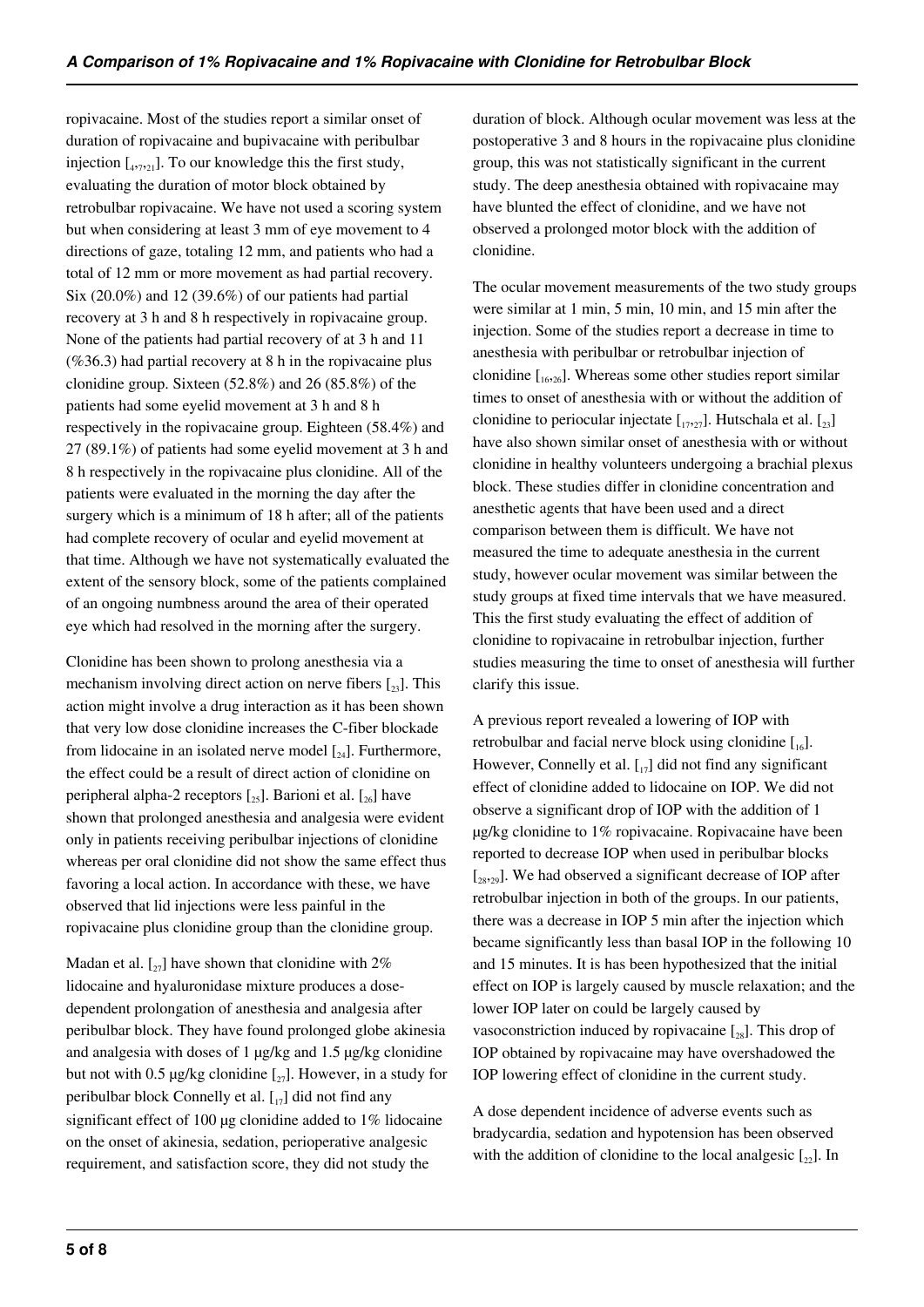accordance with these we have observed a significantly lower HR with the addition of clonidine 1.0 µg/kg to the local anesthetic. MAP in the ropivacaine plus clonidine group was lower than the ropivacaine group, however this was not statistically significant. None of the patients required treatment for bradycardia or hypotension. We have used clonidine in a concentration of 1.0 µg/kg. Madan et al.  $\lceil z_7 \rceil$  have reported that addition of 1.0 µg/kg of clonidine to the local anesthetic for peribulbar block produced a decrease in the MAP and HR which was not clinically significant. The proximity of intraconal injection to the optic nerve, and the effect of clonidine centrally through the optic nerve sheath might be responsible for decreased HR we have observed.

Our results have shown that intraconal injection of 1% ropivacaine as a single agent produced a reliable and dense anesthesia with a very long recovery time. 1% ropivacaine might be appropriate for rather long procedures such as complex cataract surgery, or vitreoretinal surgery. The prolonged duration of akinesia may be disadvantageous as it will render the eye susceptible to trauma and drying. We have observed that clonidine eased the pain of lid injection to some degree and decreased the HR, other than this, the surgical and postoperative periods were similar between two study groups. We have not observed any other benefit or adverse effect of clonidine 1 µg/kg. We may conclude that 1 % ropivacaine is an effective anesthetic as a sole agent for retrobulbar anesthesia, however it has a long recovery period, and the addition of clonidine 1 µg/kg is not necessary as a supplement to 1% ropivacaine.

## **References**

1. McClure JH (1996) Ropivacaine. Br J Anaesth 76:300-307.

2. Knudsen K, Beckman Suurkula M, Blomberg S, Sjovall J, Edvardsson N (1997) Central nervous and cardiovascular effect of i.v. infusions of ropivacaine, bupivacaine and placebo in volunteers. Br J Anaesth 78:507-514. 3. Gillart T, Barrau P, Bazin JE, Roche G, Chiambaretta F, Schoffler P (1999) Lidocaine plus ropivacaine versus lidocaine plus bupivacaine for peribulbar anesthesia by single medical injection. Anesth Analg 89:1192-1196. 4. Huha T, Ala-Kokko TI, Salomaki T, Alahuhta S (1999) Clinical efficacy and pharmacokinetics of 1% ropivacaine and 0.75% bupivacaine in peribulbar anaesthesia for cataract surgery. Anaesthesia 54:137-141. 5. Nicholson G, Sutton B, Hall GM (1999) Ropivacaine for

peribulbar anesthesia. Reg Anesth Pain Med 24:337-340. 6. Nociti JR, Serzedo PS, Zuccolotto EB, Cagnolati CA, Nunes AM (1999) Ropivacaine in peribulbar block: a comparative study with bupivacaine. Acta Anaesthesiol Scand 43:799-802.

7. Luchetti M, Magni G, Marraro G (2000) A prospective randomized double-blinded controlled study of ropivacaine 0.75% versus bupivacaine 0.5%-mepivacaine 2% for

peribulbar anesthesia. Reg Anesth Pain Med 25:195-200. 8. Perello A, George J, Skelton V, Pateman J (2000) A double-blind randomized comparison of ropivacaine 0.5%, bupivacaine 0.375% - lidocaine 1% and ropivacaine 0.5% lidocaine 1% mixtures for cataract surgery. Anesthesia 55:1003-1024.

9. Leaming DV (2004) Practice styles and preferences of ASCRS members--2003 survey. J Cataract Refract Surg 30:892-900.

10. Ahmad S, Ahmad A (2003) Complications of ophthalmologic nerve blocks: a review. J Clin Anesth 15:564-569.

11. Sanford DK, Minoso y de Cal OE, Belyea DA (1998) Response of intraocular pressure to retrobulbar and peribulbar anesthesia. Ophthalmic Surg Lasers 29:815-817. 12. Brown SM, Brooks SE, Mazow ML, Avilla CW, Braverman DE, Greenhaw ST, Green ME, McCartney DL, Tabin GC (1999) Cluster of diplopia cases after periocular anesthesia without hyaluronidase. J Cataract Refract Surg 25:1245-1249.

13. Lake D, Mearza A, Ionides A (2003) Consequence of perforation during peribulbar anesthesia in an only eye. J Cataract Refract Surg 29:2234-2235.

14. Vinerovsky A, Rath EZ, Rehany U, Rumelt S (2004) Central retinal artery occlusion after peribulbar anesthesia. J Cataract Refract Surg 30:913-915.

15. Uy HS, de Jesus AA, Paray AA, Flores J, Felizar LB (2002) Ropivacaine-lidocaine versus bupivacaine-lidocaine for retrobulbar anesthesia in cataract surgery. J Cataract Refract Surg 28:1023-1026.

16. Mjahed K, el Harrar N, Hamdani M, Amraoui M, Benaguida M (1996) Lidocaine-clonidine retrobulbar block for cataract surgery in the elderly. Reg Anesth 21:569-575. 17. Connelly NR, Camerlenghi G, Bilodeau M, Hall S, Reuben SS, Papale J (1999) Use of clonidine as a component of the peribulbar block in patients undergoing cataract surgery. Reg Anesth Pain Med 24:426-429.

18. Ramsay MA, Savege TM, Simpson BR, Goodwin R (1974) Controlled sedation with alphaxalone-alphadolone. Br Med J 2:656-659.

19. Jeffs SA, Hall JE, Morris S (2002) Comparison of morphine alone with morphine plus clonidine for postoperative patient-controlled analgesia. Br J Anaesth 89:424-427.

20. Nicholson G, Sutton B, Hall GM (2000) Comparison of 1% ropivacaine with 0.75% bupivacaine and 2% lidocaine for peribulbar anaesthesia. Br J Anaesth 84:89-91.

21. Gioia L, Fanelli G, Casati A, Nuti U, Mennella R, Scarioni M, Cerchierini E, Sciascia A, Garassino A, Torri G, Fasce F, Bolognesi G (2004) A prospective, randomized, double-blinded comparison of ropivacaine 0.5%, 0.75%, and 1% ropivacaine for peribulbar block. J Clin Anesth 16:184-188.

22. Eisenach JC, De Kock M, Klimscha W (1996) Alpha sub 2 -Adrenergic Agonists for Regional Anesthesia: A Clinical Review of Clonidine (1984 - 1995). Anesthesiology 85:655-674.

23. Hutschala D, Mascher H, Schmetterer L, Klimscha W, Fleck T, Eichler HG, Tschernko EM (2004) Clonidine added to bupivacaine enhances and prolongs analgesia after brachial plexus block via a local mechanism in healthy volunteers. Eur J Anaesthesiol 21:198-204

24. Gaumann DM, Brunet PC, Jirounek P (1994) Hyperpolarizing after potentials in C fibers and local anesthetic effects of clonidine and lidocaine. Pharmacology 48:21-29.

25. Khasar SG, Green PG, Chou B, Levine JD (1995) Peripheral nociceptive effects of alpha 2-adrenergic receptor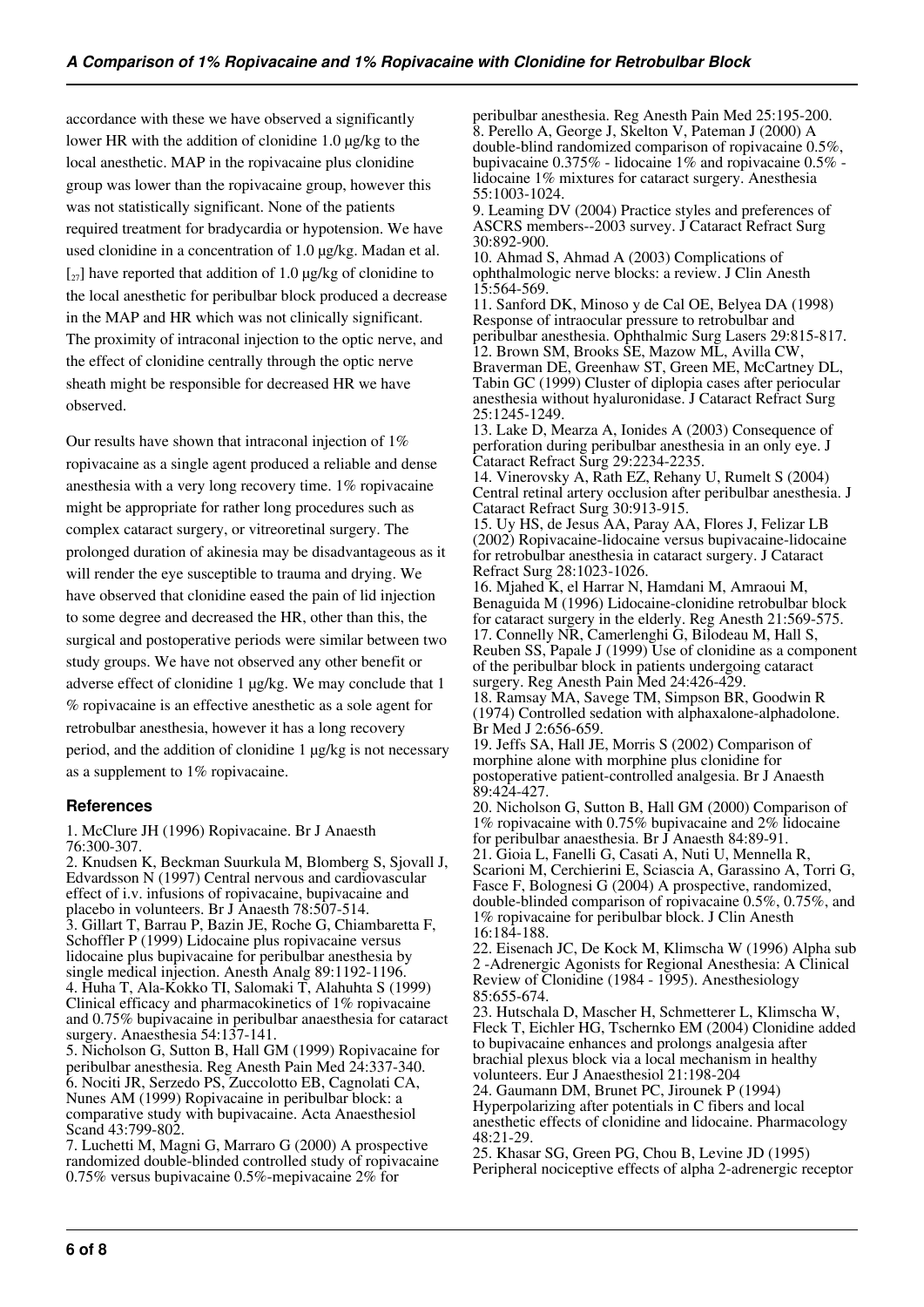agonists in the rat. Neuroscience 66:427-432. 26. Barioni MF, Lauretti GR, Lauretti-Fo A, Pereira NL (2002) Clonidine as coadjuvant in eye surgery: comparison of peribulbar versus oral administration. J Clin Anesth 14:140-145.

27. Madan R, Bharti N, Shende D, Khokhar SK, Kaul HL (2001) A dose response study of clonidine with local anesthetic mixture for peribulbar block: a comparison of three doses. Anesth Analg 93:1593-1597.

28. Nociti JR, Serzedo PS, Zuccolotto EB, Nunes AM,

Ferreira SB (2001) Intraocular pressure and ropivacaine in peribulbar block: a comparative study with bupivacaine. Acta Anaesthesiol Scand 45:600-602.

29. Ozcan AA, Ozdemir N, Gunes Y, Bozkurt A, Yagmur M, Alparslan ZN (2003) Intraocular pressure, quality of block, and degree of pain associated with ropivacaine in peribulbar block: a comparative randomized study with bupivacaine-lidocaine mixture. Eur J Ophthalmol 13:794-797.